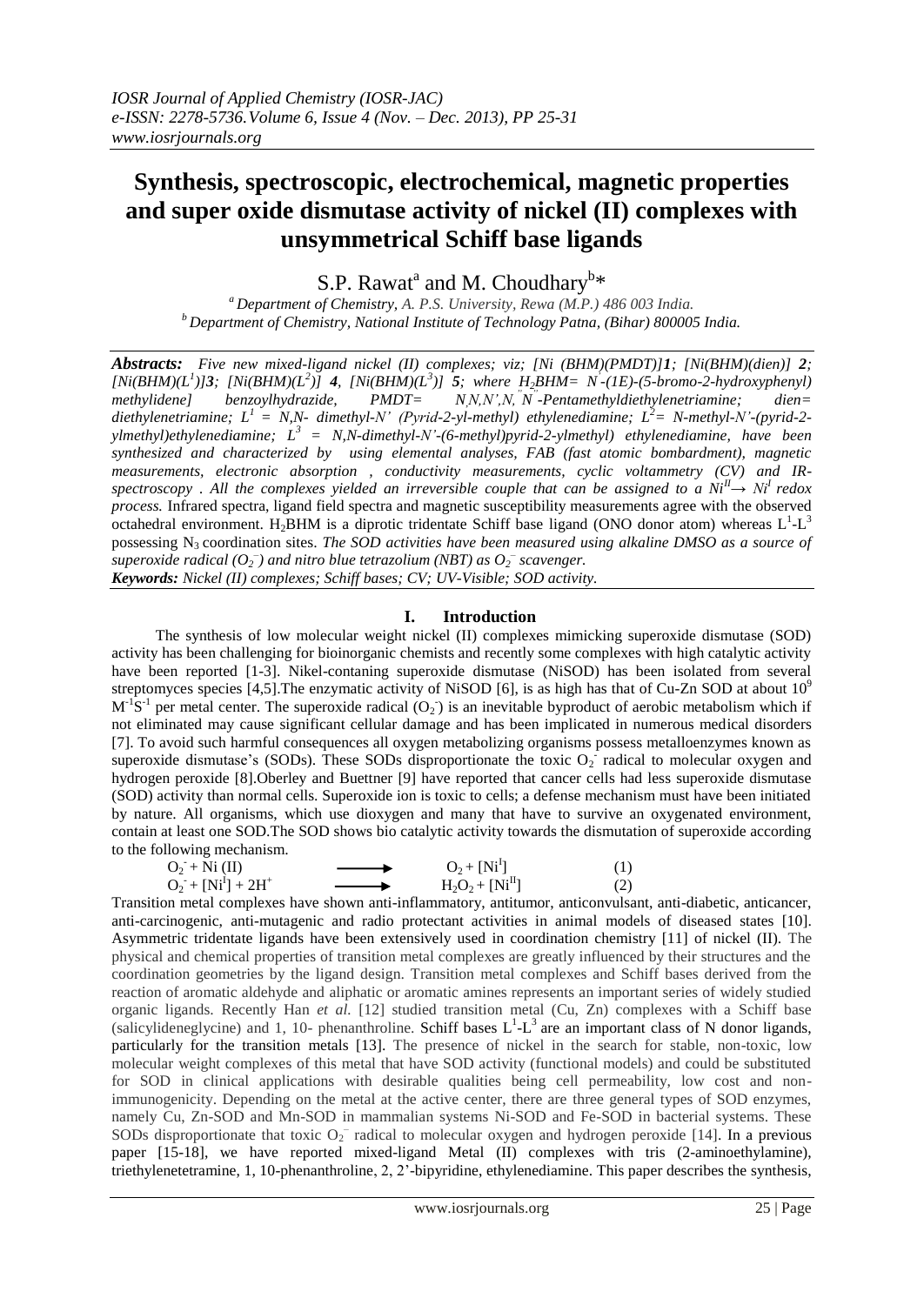spectroscopic, electrochemical, magnetic properties and SOD activity of nickel (II) complexes namely [Ni  $(BHM)(PMDT)]$  **1**; [Ni(BHM)(dien)]2; [Ni(BHM)(L<sup>1</sup>)]3; [Ni(BHM)(L<sup>2</sup>)] **4**, [Ni(BHM)(L<sup>3</sup>)] **5**. The superoxide dismutase activity reveals that these complexes catalyze the fast disproportionation of superoxide in DMSO solution. H<sub>2</sub>BHM is a diprotic tridentate (Scheme 1) Schiff base ligand having ONO donor atom whereas  $L^1$ - $L^3$ possessing  $N_3$  coordination sites.



Scheme 1-Synthesis of N'-(1E)-(5-bromo-2-hydroxyphenyl) methylidene]benzoylhydrazide

### **II. Experimental**

### *2.1. Materials used for synthesis*

Reagent grade chemicals were used for synthetic work. CuCl<sub>2</sub>.2H<sub>2</sub>O, 5-bromosalicylaldehyde, benzoyl hydrazine were purchased from Across Organics.N, N, N', N, N'-Pentamethyldiethylenetriamine; diethylenetriamine; Pyridine-2-carboxaldehyde, N-methylethylenediamine and its derivatives were purchased from S. D. Fine chemicals, India.

#### *2.2. Instrumentation*

Elemental analyses were performed on an ElementarVario EL III Carlo Erba 1108 analyser. FAB Mass spectra were recorded on a JEOL SX 102/DA 6000 mass spectrometer data system using xenon (6 kV, 10 mA) as the FAB gas. The accelerating voltage was 10 kV and the spectra were recorded at room temperature. UV-Visible recording spectrophotometer UV-160 in quartz cells. IR spectra were recorded in KBr medium on a Perkin-Elmer 783 spectrophotometer in the  $4000-600$  cm<sup>-1</sup> region. Cyclic voltammetry was carried out with a BAS-100 Epsilon electrochemical analyzer having an electrochemical cell with a three-electrode system. Ag/AgCl was used as a reference electrode, glassy carbon as working electrode and platinum wire as an auxiliary electrode. 0.1 M NaClO<sub>4</sub> was used as supporting electrolyte and DMSO as nitrogen atmosphere. Molar conductivities of freshly prepared  $2\times10^{-3}$  M of acetonitrile solutions were measured on a Systronics conductivity TDS meter 308.

### *2.3 Superoxide dismutase activity*

Superoxide dismutase (SOD) activities were evaluated using the following methods. The in *vitro* SOD activity was measured using alkaline DMSO as a source of superoxide radical  $(O_2)$  and nitrobluetetrazolium chloride (NBT) as  $O_2$  scavenger [19]. In general, 400 $\mu$ l sample to be assayed was added to a solution containing 2.1 ml of 0.2 M potassium phosphate buffer (pH 8.6) and 1ml of 56  $\mu$ M of alkaline DMSO solution was added while string. The absorbance was then monitored at 540 nm against a sample prepared under similar condition except NaOH was absent in DMSO. A unit of superoxide dismutase (SOD) activity is concentration of complex, which causes 50% inhibition of alkaline DMSO mediated reduction of nitrobluetetrazolium chloride (NBT).

### *2.5Preparations*

## *2.5.1 Synthesis of H2BHM*

The Schiff base  $H_2$ BHMwas synthesized by condensation of 5-bromo- salicylaldehyde and 2benzoylhydrazide in 1:1 ratio. The reaction mixture in ethanol was stirred for 4 hour and then placed in freezer for 24 h. Yellow crystals were collected by filtration and washed with diethyl ether. Yield~85% Anal Calc. of  $C_{14}H_{10}N_2O_2Br$  (H<sub>2</sub>BHM): C, 52.63; H, 3.13; N, 8.77%. Found: C, 52.60; H 3.101%; N, 8.75%. FAB-mass (m/z), Calc, 319. Found: 318.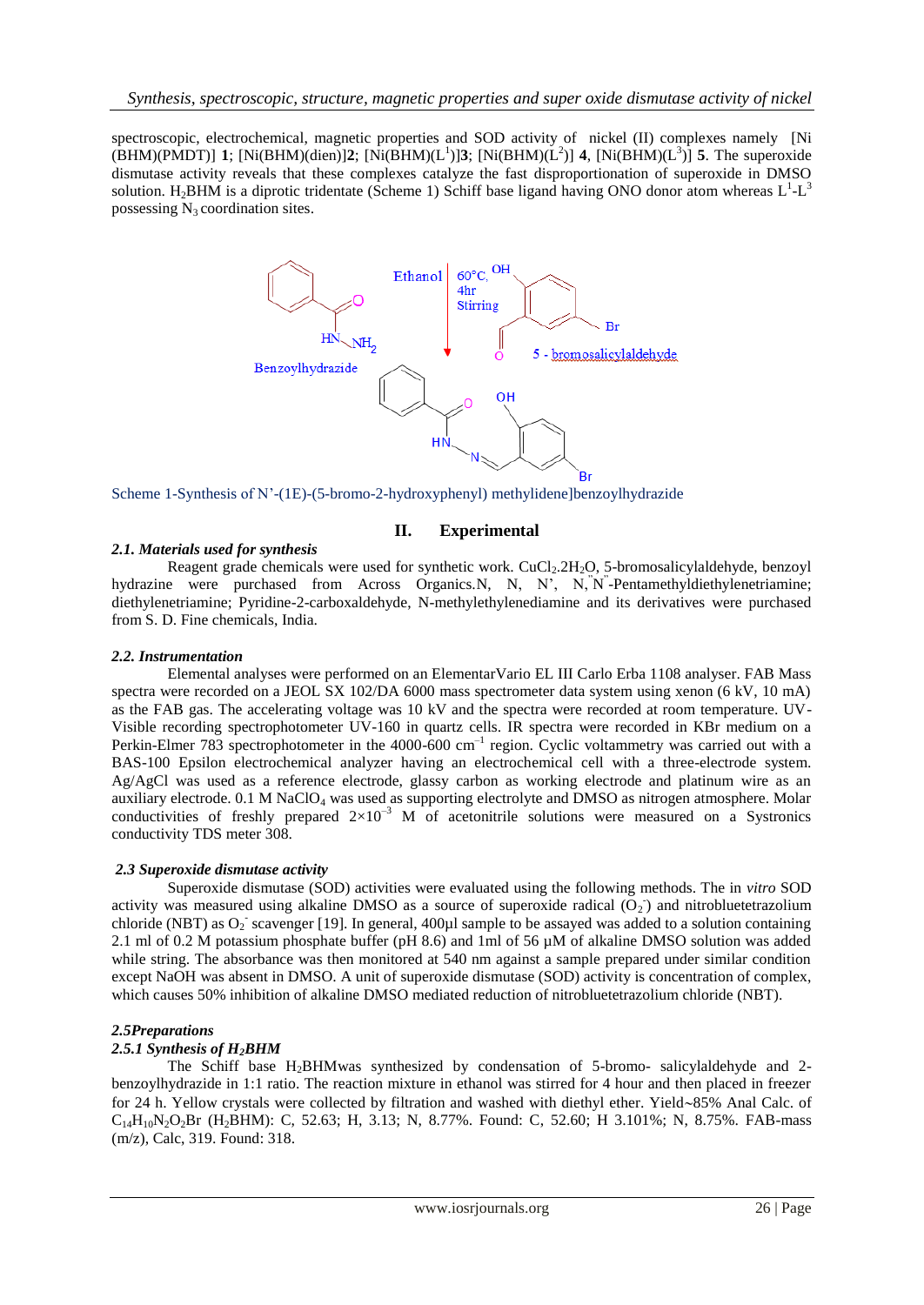## *2.5.2 Synthesis of L<sup>1</sup> -L 3*

To N-methylethylenediamine (0.74 g, 10mmol) in methanol (20 ml) was added drop wise pyridine-2 carboxaldehyde (1.10 g, 10 mmol) in methanol (20 ml). The mixture was stirred overnight to get a bright yellow solution. To this was added NaBH<sub>4</sub> (0.57 g, 15 mmol), the solution stirred for another day and then rota evaporated to dryness. The resulting solid was dissolved in water and the organic layer was extracted with dichloromethane and dried with anhydrous sodium sulphate. The dichloromethane layer was rot evaporated to get N-methyl-N'-(pyrid-2-ylmethyl) ethylenediamine as a yellow oil. Yield: 1.15 g (70%). Anal. Calc for  $C_9H_{14}N_3$  (L<sup>1</sup>); C, 65.85; H, 8.53; N, 25.60% Found: C, 65.80; H, 8.50; N, 25.55%. FAB-mass (m/z) Calc. 164. Found: 165. The ligand  $L^2$  was prepared by the methods adopted for the preparation of  $L^1$  except that N, Ndimethylethylenediamine (0.88 g, 10 mmol) was used instead of N-methylethylenediamine. Yield: 1.45 g (80%). Anal. Calc. for  $C_{10}H_{17}N_3$  (L<sup>2</sup>); C, 67.03; H, 9.49; N, 23.46% Found: C, 67.00; H, 9.40; N, 23.40%. FABmass (m/z) Calc. 179. Found: 180. The ligand  $L<sup>3</sup>$  was prepared by the same method used for the preparation of  $L^1$ , except that N, N'-dimethylethylenediamine (0.88 g, 10 mmol) and 6-methylpyridine-2-corboxaldehyde (1.21) g, 10 mmol) were used instead of N-methylethylenediamine and pyridine-2-carboxaldehyde, respectively. Anal. Calc. for C<sub>11</sub>H<sub>19</sub>N<sub>3</sub> (L<sup>3</sup>); C, 68.39; H, 9.84; N, 21.76% Found: C, 68.37; H, 9.82; N, 21.76%. FAB-mass (m/z) Calc. 193. Found: 194.

#### *2.5.3Synthesis of [Ni (BHM)(PMDT)]1*

To a solution of NiCl<sub>2</sub>. 6H<sub>2</sub>O (1.0 mmol, 0.24 g) in MeOH (20 ml), a MeOH solution of the dibasic tridentate Schiff base H<sub>2</sub>BHM (1.0 mmol, 0.32 g) PMDT (1.0 mmol, 0.17 g) was added with stiring for 30 minute at 25°C. One minute later the red colour turned to pink red. The solution was filtered and the placed in freezer for 24 hour. The pink red crystals appeared after 3-2 days and were collected by filtration and washed with diethylethers. Single crystal suitable for X-ray analysis was dried in air at room temperature and stored in CaCl<sub>2</sub>dseicator. Yield ~ 85%. Anal. Calc for  $C_{23}H_{32}BrN_5NiO_2$  1: C, 43. 58; H, 4.58; N, 11.05%. Found: 43.53; H, 4.53; N, 11.00%. FAB-mass (m/z) Found: 635.97, Calc; 635.

#### 2.5.4 Synthesis of [Ni(BHM)(dien)]2 and [Ni(BHM)(L<sup>1</sup>)]3, [Ni(BHM) (L<sup>2</sup>)]4,[Ni(BHM)(L<sup>3</sup>)]5.

Complexes 2, 3, 4, 5 were synthesized by similar method as complex 1 except dien and  $L^1, L^2, L^3$  respectively in place of PMDT. Yield varied at the range 75-80%. Anal Calc. For C<sub>18</sub>H<sub>23</sub>BrN<sub>5</sub>NiO<sub>2</sub>2: C, 37.23; H, 3.96; N, 12.06. Found: 37.20; H, 3.94; N, 12.04%. FAB-mass (m/z) Found: 580.05; Calc. For C14H27BrN5NiO2**3:** C, 25.61; H, 4.11; N, 10.67%. FAB-mass (m/z) Calc. 655.88. Found 655. Anal. Calc. for C20H24BrN5NiO2**4**; C, 44.29; H, 4.42; N, 12.91%. Found: 44.25; H, 4.40; N, 12.90%. FAB-mass (m/z) Calc. 541.88. Found: 541. Anal. Calc. for C<sub>25</sub>H<sub>29</sub>BrN<sub>5</sub>NiO<sub>2</sub>5: C, 55.55; H, 5.02; N, 12.22%. Found C, 55.53; H, 5.00; N, 12.20% FAB-mass (m/z) Calc. 570.88. Found 570.

#### **III. Results and discussion**

#### *3.1 Synthesis and characterization*

The synthetic procedures used to prepare octahedral nickel (II) complexes are straightforward .The present complexes prepared in high yield by reacting nickel (II) salt with N' (1E)-[(5-bromo-2 hydroxyphenyl)methylidene] benzohydrazide and nitrogenous bases in 1:1 molar ratio to give complexes of general composition  $\lbrack Cu(A)(B) \rbrack$ . The reactions proceed in the following manner (Scheme 2).

$$
Ni^{2+} + A \rightarrow [Ni (A) (H_2O)]
$$
\n(3)

$$
[N (A) (H2O)] + B \to [Ni (A) (B)] + H2O \t(4)
$$

Where,  $A = BHM$ ,  $B = PMDT$  dien/  $L^1 - L^3$ . The obtained crystalline nickel (II) complexes are green (1), light green (**2** and **3**) red (**4** and **5**) stable in air, soluble in coordinating solvents such as DMF and DMSO, slightly soluble in ethanol and insoluble in water and most of organic solvents.  $H_2BHM$  is diprotic ligand typically act as tridentate, planar chelate ligand coordinating through phenolic atom, amide oxygen and imine nitrogen atom. There were characterized by microanalysis,  $FAB^+$  spectrometry. All the complexes decompose between 175 and 292°C. The molar conductivities of DMF solutions of the complexes  $(\sim 75 \text{ Ohm}^{-1} \text{ cm}^{-1})$  indicate 1:1 electrolytes [20]. The µeff value 2.98 B.M. for **1**; 2.96 B.M. for **2**; 2.75 B.M. for **3**; 2.65 B.M. for **4**; 2.92 B.M. for **5** shows the presence of an octahedral environment around the nickel(II) and agrees with those previously reported[21-23] for other nickel(II) octahedral complexes.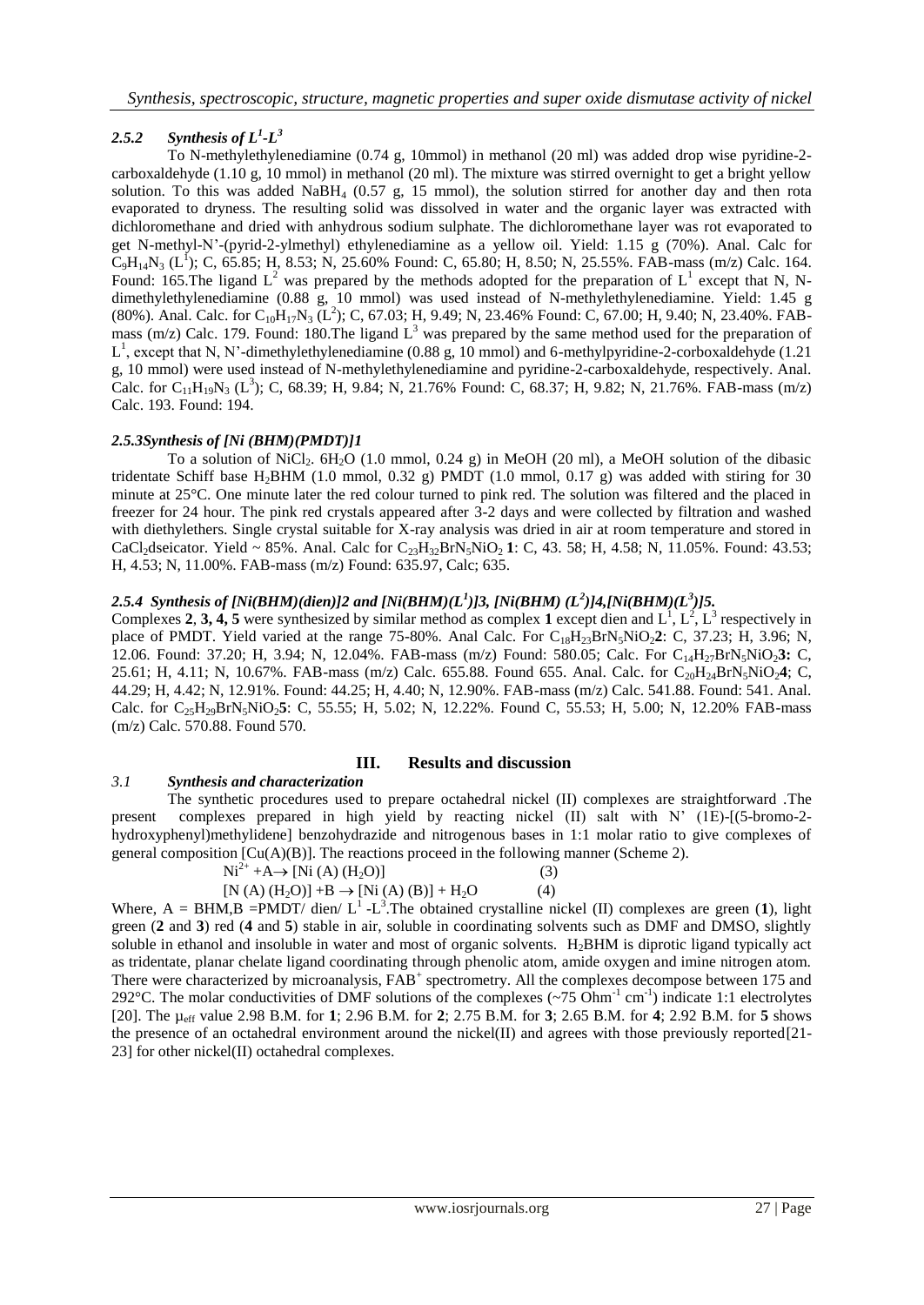

Scheme 2- Synthesis of nickel (II) complexes 1-5.

# *3.3 Spectroscopic studies*

The room temperature ligand field spectra (electronic spectra) of these complexes have been recorded in 100% DMSO solution. One representative ligand field spectra is shown in Fig.1. These complexes, very similar to one another, show three strong absorptions  $({}^3A_{2g} \rightarrow {}^3T_{2g}, {}^3A_{2g} \rightarrow {}^3T_{1g}$  (F),  ${}^3A_{2g} \rightarrow {}^3T_{1g}$  (P)) and one weak absorption, characteristic of regular octahedral nickel (II) complexes [24]. Experimental absorption maxima corresponding to these three transitions are given in Table 1. The presence of distortions ( ${}^3A_{2g} \rightarrow {}^3T_{2g}$ ,  ${}^{3}A_{2g} \rightarrow 3T_{1g}$  (F),  ${}^{3}A_{2g} \rightarrow {}^{3}T_{1g}$  (P)) from the ideal octahedral geometry around the Ni (II). However, band shapes and positions (assigned on the basis of Oh symmetry) and the ligand field parameter Dq ( ${}^3A_{2g} \rightarrow {}^3T_{2g}$ , lowest energy transition) and B (Racah parameter) values, calculated according to the averaged environment rules, are in the range found for octahedral coordinated nickel (II) ions [25]. The IR-spectra of these complexes show coordinated C=N bands in the range of  $1,605$ -1,630 and of 470-495 cm<sup>-1</sup>. A strong band, observed at ca. 1,210-1,315 cm<sup>-1</sup> is assigned to coordination through phenolic oxygen. Vibrations at  $\sim$ 460 weak (and expected below 400 cm-1 , out of our measuring limit) can be attributed to Ni-O and Ni-N vibrations [26].

## *3.4 Electrochemistry*

Cyclic voltammograms of complexes **1-5** were recorded in DMSO, with sodium perchlorate as supporting electrolyte. The results are presented in Table 2. The electrochemical properties of metal complexes particularly, have been studied in order to minor spectral and structural changes accompanying electron transfer. These complexes **1-5**, a negative scan initiated at 1000mV in the potential range 1200 to –1000mV yielded an irreversible couple that can be assigned to a  $Ni^{\text{II}} \rightarrow Ni^{\text{I}}$  redox process [27]. The cathodic peak potential difference increases as the scan rate is increased. Constancy of  $E^{\circ}$  shows that in all the cases both peaks are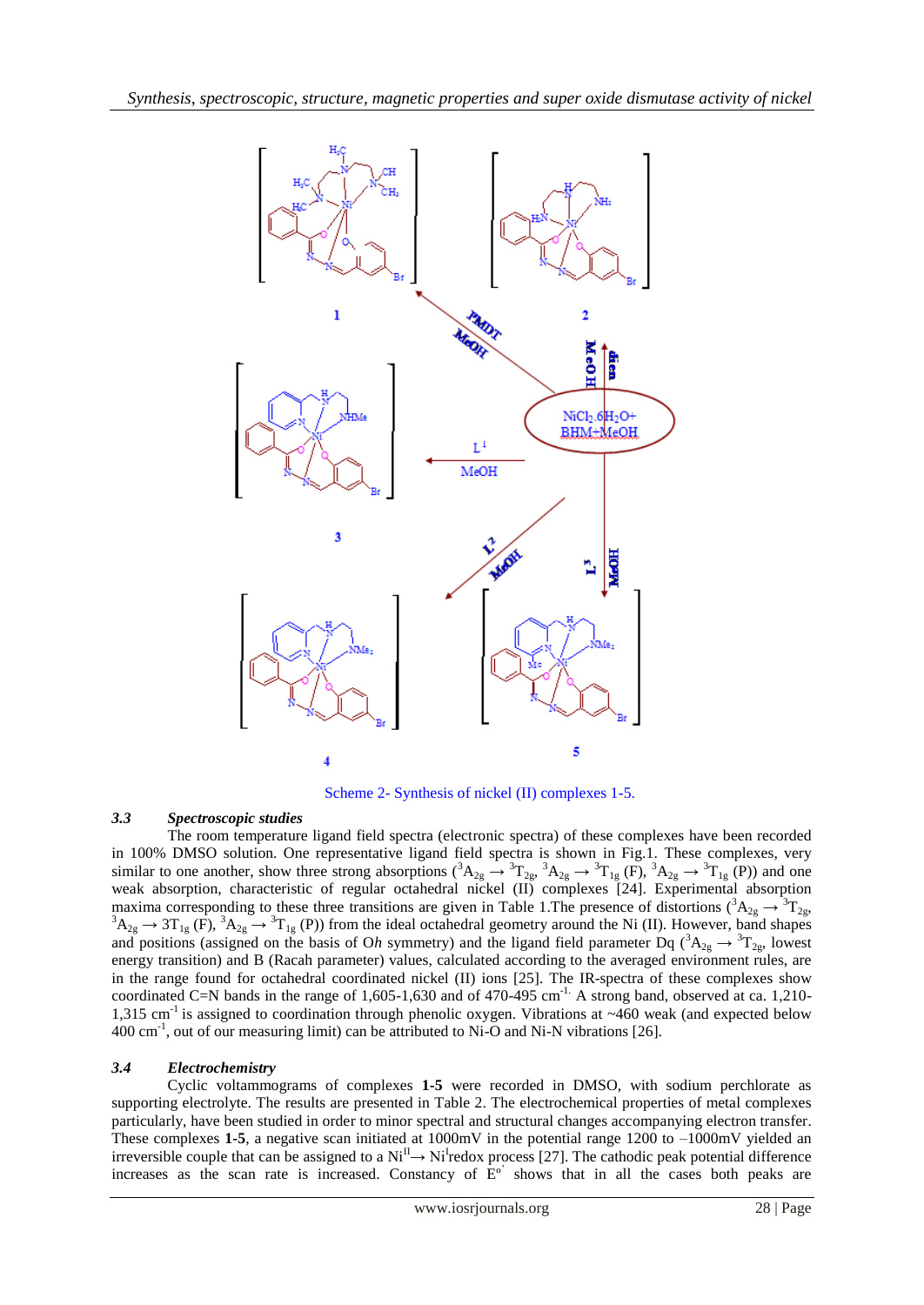complementary to each other. The peak current  $I_{pa}/I_{pc}$  is less than unity showing that the electron transfer reaction [28-30], is followed by a chemical reaction (EC mechanism).

#### *3.5 Superoxide dismutase activity*

SOD mimetic activities of **1-5** were measured with an indirect method in which alkaline DMSO served as the source for superoxide radicals. The SOD activity of **1** is graphically presented in Fig.2. The chromophore concentration value required to yield 50% inhibition of the reduction of NBT ( $IC_{50}$ ) of the present complexes are found at the range 55 $\pm$ 3 µM are higher than the value exhibited by the native enzyme (IC<sub>50</sub>=0.04 µmol dm<sup>-3</sup>) (note that the smaller the  $IC_{50}$  value, the higher the SOD activity). These values are comparable with other reported [17, 18, 31, 32] values of nickel (II) (Table 3) , but are less active than the native SOD.. These higher values may be due to the strong ligand field created by the tridentate Schiff base ligand which opposes the interaction of the complexed nickel with the superoxide radical .The observed SOD values ( $IC_{50}$ ) of nickel(II) complexes are in the order  $1 > 3 > 5 > 4 > 2$ . From this trend, it appears that inclusion of nitrogen donors reduces the SOD activity. The good activities of complexes may be attributed to the flexible  $H_2BHM$  and  $L^1-L^3$ ligands which is able to accommodate the geometrical change from  $Ni<sup>II</sup>$  to  $Ni<sup>II</sup>$ , which are proposed to be easily substituted by the substrate  $O_2$  in the catalytic process, just like the  $O_2$ , in place of H<sub>2</sub>O bound to copper site in the mechanism of dismutation of  $O_2$  by native SOD. Complex 1-5 show lower IC<sub>50</sub>, and exhibits higher SOD activity than other mixed-ligand nickel complexes except for two systems including native SOD so for reported [32].

#### **IV. Conclusion**

 $[Ni(BHM)(PMDT)]1$ ;  $[Ni(BHM)(dien)]2$ ;  $[Ni(BHM)(L^1)]3$ ;  $[Ni(BHM)(L^2)]4$ ,  $[Ni(BHM)(L^3)]5$  were synthesized and characterized by using elemental analyses, FAB (fast atomic bombardment), magnetic measurements, electronic absorption , conductivity measurements, cyclic voltammetry (CV) and IRspectroscopy. The IC<sub>50</sub> values of nickel complexes (58  $\mu$ mol dm<sup>-3</sup> for **1**, 52  $\mu$ mol dm<sup>-3</sup> for **2**, 57  $\mu$ mol dm<sup>-3</sup> for **3**, 51 µmol dm<sup>-3</sup> for **4**, 56 µmol dm<sup>-3</sup> for **5**)) are higher than the value exhibited by the native enzyme (IC<sub>50</sub>=0.04  $\mu$ mol dm<sup>-3</sup>) on a molar base .The elemental analysis and spectroscopic data shows that octahedral environment for the present complexes.

#### **Acknowledgements**

Our grateful thanks are due to The Head RSIC (SAIF), Central Drug Research Institute, Lucknow is also thankfully acknowledged for providing analytical and spectral facilities. Financial assistance from U.G.C. Bhopal (F.No. MS-25/101030/07-08/CRO), India is thankfully acknowledged.



Fig. 1 UV-Vis spectrum  $(3 \times 10^{-3} M)$  of Complex [Ni(BHM)(PMDT)]BF<sub>4</sub>1 in DMSO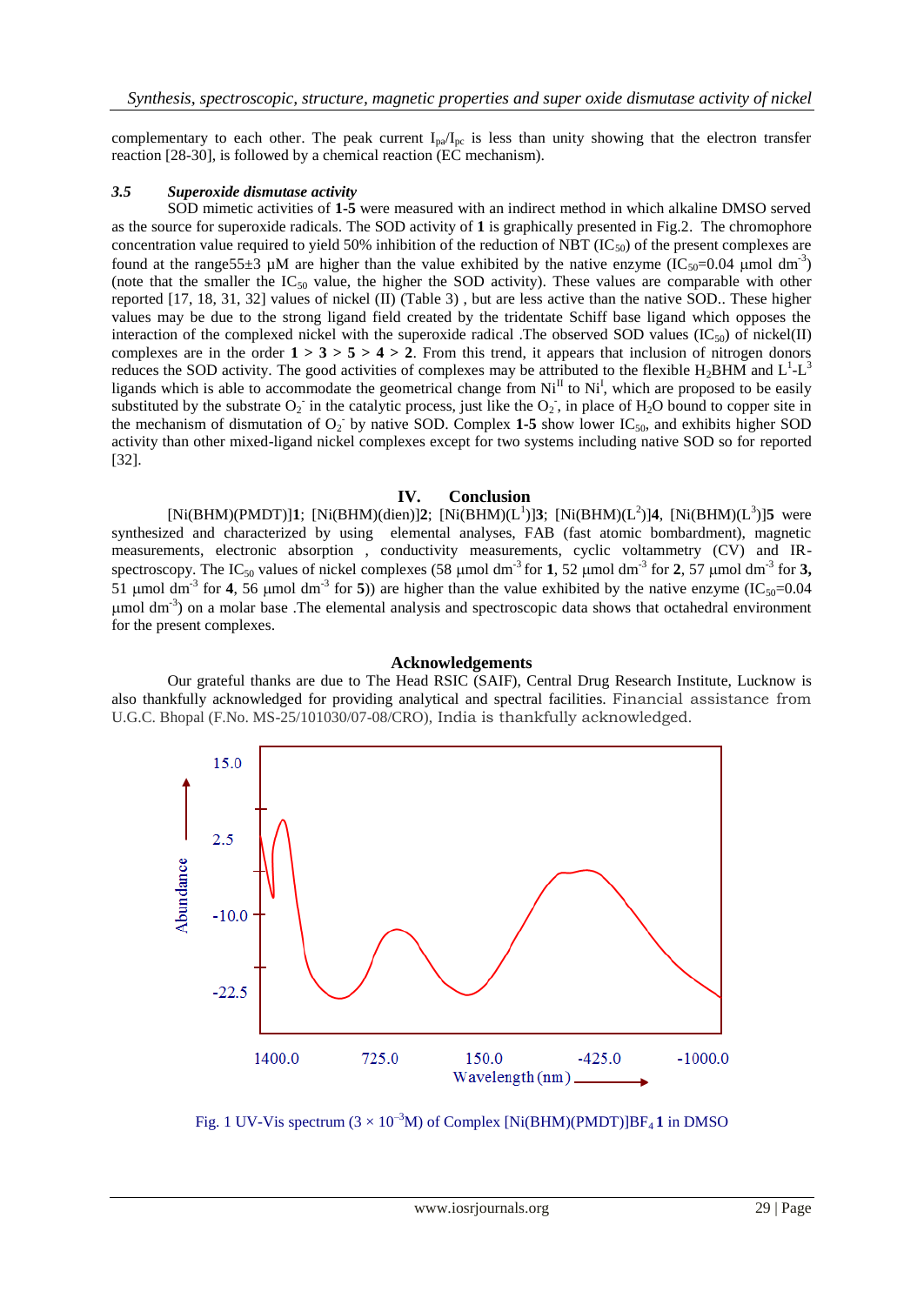

Fig. 2 Superoxide dismutase activity of  $[Ni(BHM)(PMDT)]BF_41$ 

| Table 1 Absorption maxima, Dq, $\beta$ , B and $\beta^{\circ}$ of the octahedral Ni(II) complexes ( $v_{max}$ in cm <sup>-1</sup> ) |  |
|-------------------------------------------------------------------------------------------------------------------------------------|--|
|-------------------------------------------------------------------------------------------------------------------------------------|--|

|                                                 |                                 | .                                      |                       |           |      |      |     |    |
|-------------------------------------------------|---------------------------------|----------------------------------------|-----------------------|-----------|------|------|-----|----|
| Complex                                         | $\tilde{L}_{1a}(\mathcal{V}_1)$ | $\Gamma_{1g}(F)(v_2)$<br>$\Delta 2e$   | $\Gamma_{10}(P)(v_3)$ | $V_2/V_1$ | Da   |      |     | Q٥ |
| $[Ni(BHM)(PMDT)]$ 1                             | 1630                            | 18690                                  | 29400                 | .60       | 163  | 0.85 | 880 |    |
| [Ni(BHM)(dien)]                                 | 12500                           | 19120                                  | 26180                 | .53       | 1250 | 0.50 | 520 | 50 |
| $[Ni(BHM)(L^1)]$                                | 12270                           | 18145                                  | 28145                 | . 47      | 1227 | 0.65 |     | 35 |
| [Ni(BHM) $(L^2)$ ] 4                            | 1460                            | 7580                                   | 28450                 | . 53      | 146  | 0.75 | 776 | 24 |
| $[Ni(BHM)(L^3)]$                                | 12790                           | 18300                                  | 27960                 | .43       | 279  | 0.51 | 526 | 48 |
| $\sim$<br>$\sim$ $\sim$ $\sim$<br>$\sim$ $\sim$ |                                 | $\sim$<br>$\lambda$ $\lambda$<br>10222 | $\sim$ $\sim$         |           |      |      |     |    |

 $15B = (v_2 - v_1) - 3v_1$ ;  $\beta = B/B_0$  (free ion) = 1030];  $\beta^\circ = (1-\beta)x 100$ 

Table 2 Cyclic voltammetry data for 1mM solution of the Ni (II) complexes in DMSO containing 0.1 NaClO<sup>4</sup> as

| supporting electrolytes. |                  |                 |              |                 |                  |            |                        |
|--------------------------|------------------|-----------------|--------------|-----------------|------------------|------------|------------------------|
| Scan rate $(m V/s)$      | $E_{\rm pc}(mV)$ | $I_{pc}(\mu A)$ | $E_{pa}(mV)$ | $I_{pa}(\mu A)$ | $\Delta E_p(mV)$ | $E'_0(mV)$ | $I_{pa}/I_{pc}(\mu A)$ |
| $[Ni(BHM)(PMDT)]$ 1      |                  |                 |              |                 |                  |            |                        |
| 100                      | $-390$           | 1.52            | $-228$       | 0.62            | 162              | $-309$     | 0.407                  |
| 200                      | $-419$           | 2.18            | $-195$       | 0.91            | 224              | $-307$     | 0.417                  |
| [Ni(BHM)(dien)] $2$      |                  |                 |              |                 |                  |            |                        |
| 100                      | $-389$           | 1.90            | $-150$       | 1.06            | 239              | $-269$     | 0.557                  |
| 200                      | $-428$           | 2.70            | $-114$       | 1.51            | 314              | $-271$     | 0.559                  |
| $[Ni(BHM)(L^1)]$ 3       |                  |                 |              |                 |                  |            |                        |
| 100                      | $-458$           | 1.84            | $-162$       | 1.18            | 296              | $-310$     | 0.641                  |
| 200                      | $-474$           | 2.63            | $-142$       | 1.68            | 332              | $-308$     | 0.638                  |
|                          |                  |                 |              |                 |                  |            |                        |

 $\Delta E_p = E_{pa} - E_{pc}$ ;  $E_e^{\prime} = (E_{pa} + E_{pc})/2$ 

#### Table 3 SOD activity of nickel (II) complexes by NBT method.

| S.No. | Complexes                               | SOD activity $(\mu m)$ | Reference |
|-------|-----------------------------------------|------------------------|-----------|
|       | $[Ni(tren)(phen)](ClO4)2$               | 40                     | 15        |
| ۷.    | [Ni(tren)(bipy)]( $ClO4$ ) <sub>2</sub> | 48                     | 15        |
| 3.    | [Ni(SAA)(PMDT)].2H <sub>2</sub> O       | 43                     | 26        |
| 4.    | [Ni(SAA)](TPTZ)                         | 58                     | 32        |
| כ.    | $[Ni(BPSE)](BF_4)$                      | 65                     |           |
| 6.    | $[Ni(5-BST)(CH_3OH)]ClO4$               | 48                     |           |
| 7.    | $[Ni(BHM)(PMDT)]$ 1                     | 58                     | This work |
| 8.    | [Ni(BHM)(dien)]2                        | 52                     | This work |
| 9.    | $[Ni(BHM)(L^1)]$ 3                      | 57                     | This work |
| 10.   | $[Ni(BHM)(L^2)]$ 4                      | 51                     | This work |
| 11.   | $[Ni(BHM)(L^3)]$ 5                      | 56                     | This work |

#### **References**

- [1]. M.G.B. Drew, S.M. Nelson and J. Reedijk*Inorg. Chem. Acta,* **64,** 1189 (1982).
- [2]. P.K. Caughlin and S.J. Lippard, *Inorg. Chem.,* **23,** 1446 (1984).
- [3]. C.A. Salata, M.T. Youinon and C.J. Burrows, *J. Am. CHem. Soc.* **111,** 9278 (1989).
- [4]. M.E. Stroupe, M. DiDonato, J.A. Tainer, In: A. Messer Schmidt, R. Huber, R. Poulos and K. Weighardt (eds.). Hand Book of Metalloproteins, Wiley, *England*, (2001).
- [5]. H.D. Youn*et al. Arch. Biochem. Biopsy's.*, **334**, 341, (1996).
- [6]. H.D. Youn, E.J. Kin, J.H. Roe, Y.C. Hah and S.O. Kang, *J. Biochem.*, **318**, 889 (1996).
- [7]. J.M. Mc Cord, *Superoxide Dismutase*, **349**, 331, (2002).
- [8]. R. N. Patel, N. Singh, K.K. Shukla, V.L. N. Gundla and U.K. Chauhan, *Spectrochim. Acta*, **A63**, 21 (2006).
- [9]. L. W. Oberley and G. R. Buettner , *Cancer Res,* **39**, 1141(1979)
- [10]. J.R.G. Sorenson, *Chem. Ber.*, **21**, 169 (1989).
- [11]. J. Fergusson, *Prog. Inorg. Chem.,* **12**, 159 (1970).